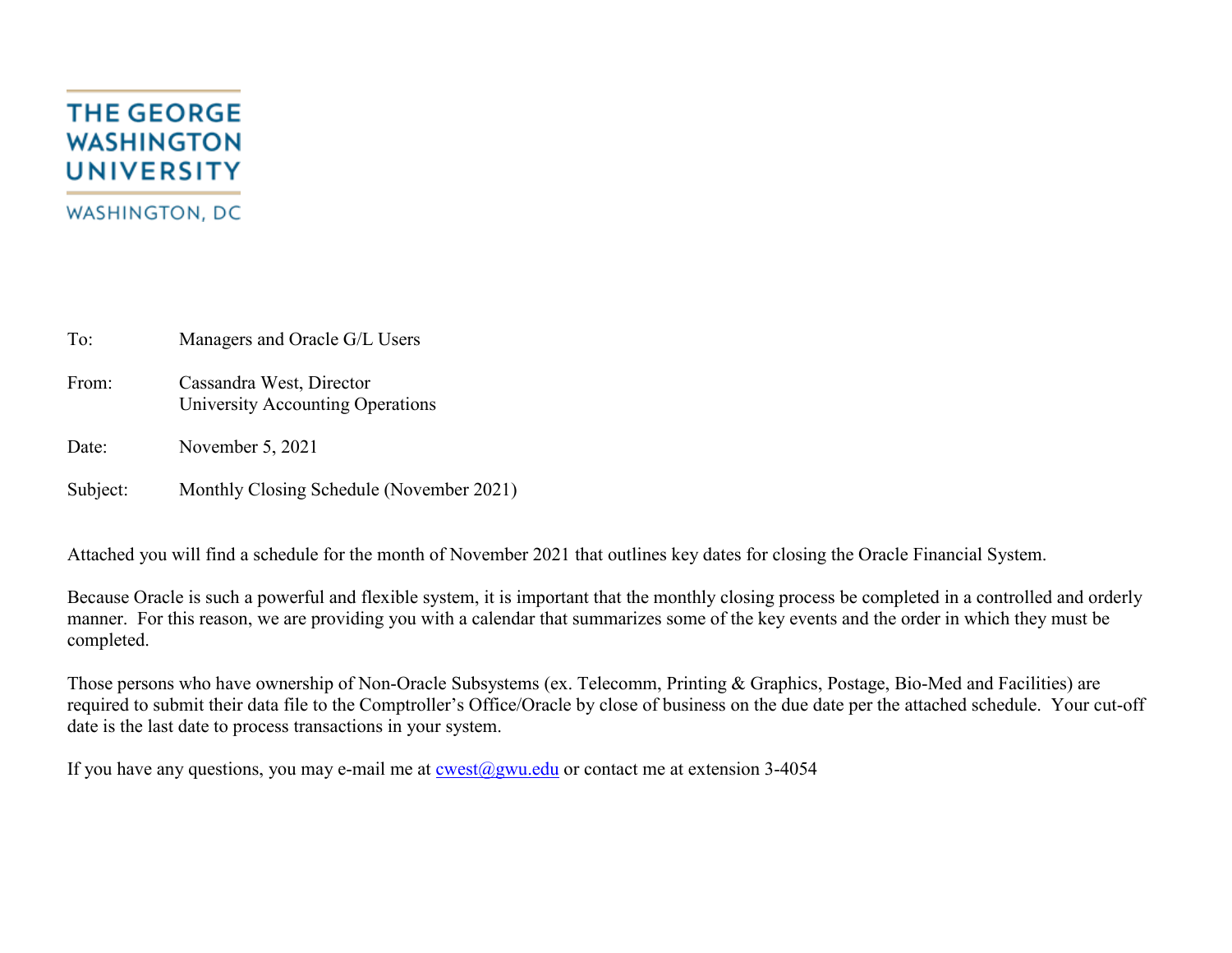| Sunday          | Monday                            | Tuesday                                                                                                                                                             | Wednesday                                                                                                                                                                        | Thursday                                     | Friday                                       | Saturday        |
|-----------------|-----------------------------------|---------------------------------------------------------------------------------------------------------------------------------------------------------------------|----------------------------------------------------------------------------------------------------------------------------------------------------------------------------------|----------------------------------------------|----------------------------------------------|-----------------|
|                 | $\overline{1}$                    | $\overline{2}$                                                                                                                                                      | $\mathfrak{Z}$                                                                                                                                                                   | $\overline{4}$                               | 5                                            | 6               |
| 7               | 8                                 | 9                                                                                                                                                                   | 10                                                                                                                                                                               | 11                                           | $\overline{12}$                              | $\overline{13}$ |
| $\overline{14}$ | 15<br>Facilities 1st Half Cut-off | 16<br>Facilities 1 <sup>st</sup> Half Posting                                                                                                                       | $\overline{17}$                                                                                                                                                                  | 18                                           | $\overline{19}$                              | 20              |
| $\overline{21}$ | 22                                | 23<br>Telecomm Cut-off<br>Printing & Graphic Cut-off<br>Postage Cut-off<br>Bio-Med Cut-off<br>Facilities 2 <sup>nd</sup> Half Cut-off<br>Telecomm 3rd Party Cut-off | 24<br>Telecomm Posting<br>Printing & Graphic<br>Posting<br>Postage Posting<br><b>Bio-Med Posting</b><br>Facilities 2 <sup>nd</sup> Half Posting<br>Telecomm 3rd Party<br>Posting | $\overline{25}$<br><b>Thanksgiving Break</b> | $\overline{26}$<br><b>Thanksgiving Break</b> | $\overline{27}$ |
| $\overline{28}$ | 29                                | 30<br>J/E Cut-off<br>Draws to be recorded by<br><b>Senior Accountants</b>                                                                                           |                                                                                                                                                                                  |                                              |                                              |                 |

The George Washington University Monthly Closing Schedule

**Nov 2021**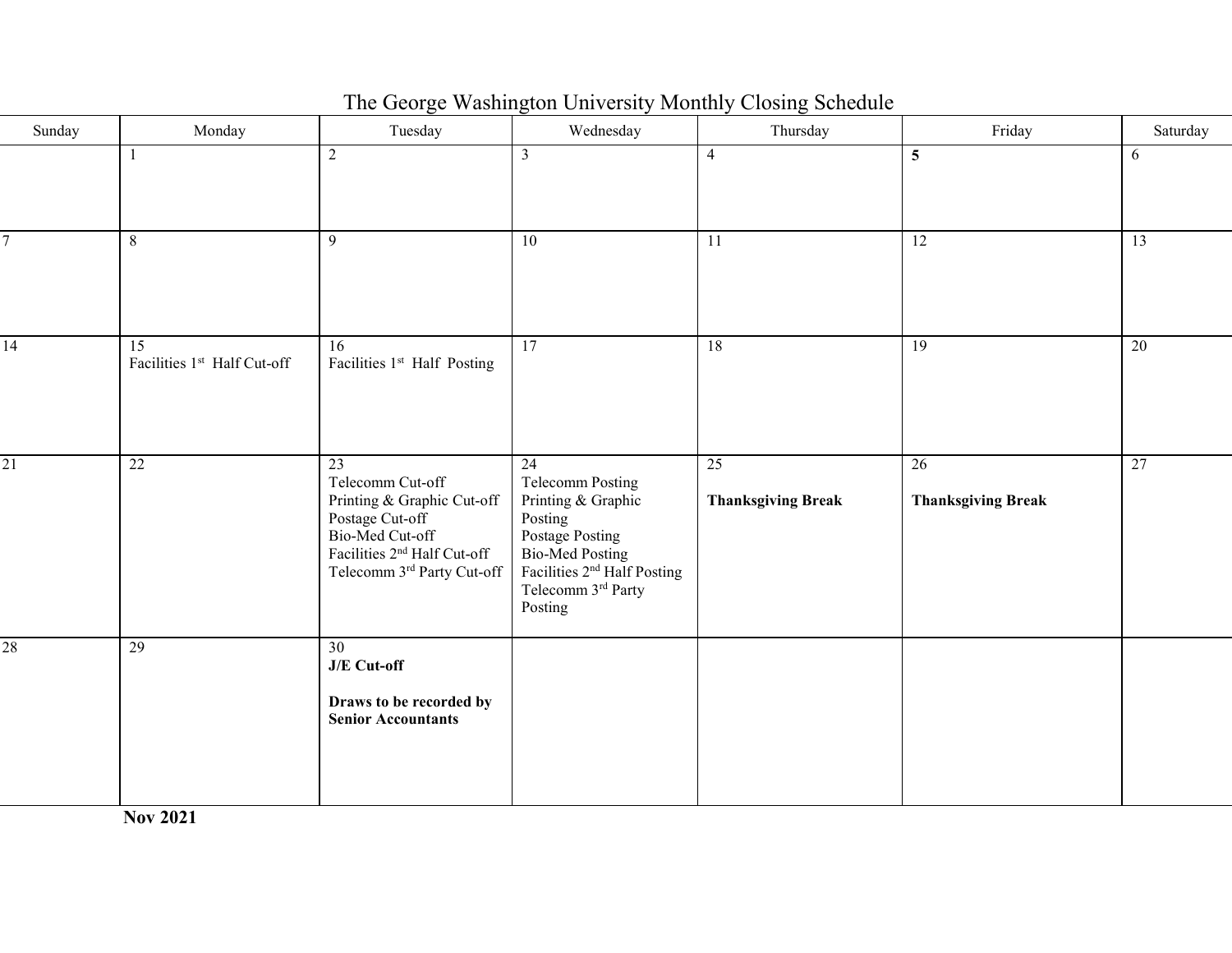## **The George Washington University Comptroller's Office November 2021 Monthly Closing Schedule**

| <b>General Ledger</b>                                                                                                                                                             | Time                                                           | <b>Closing Dates</b>                                                                                                             |
|-----------------------------------------------------------------------------------------------------------------------------------------------------------------------------------|----------------------------------------------------------------|----------------------------------------------------------------------------------------------------------------------------------|
| Departmental Journal Entry and Approval Cut-off<br>Nov Unprocessed Manual Departmental J/E's will be rejected<br>Please delete journals and re-key into new period.               |                                                                | $11-30-21$<br>$12 - 01 - 21$                                                                                                     |
| <b>Accounts Payable</b>                                                                                                                                                           |                                                                |                                                                                                                                  |
| Stipend authorization form due (See calendar on A/P website)                                                                                                                      |                                                                |                                                                                                                                  |
| <b>Payroll</b>                                                                                                                                                                    |                                                                |                                                                                                                                  |
| (See calendar on Payroll website)                                                                                                                                                 |                                                                |                                                                                                                                  |
| <b>Cashier Offices</b>                                                                                                                                                            |                                                                |                                                                                                                                  |
| Cash Receipt-University<br>Credit Card Receipt<br><b>Student Account Cash Receipt</b><br><b>CLOSE AND FINALIZE ALL CASHIERING</b><br><b>SESSIONS BY CLOSE OF BUSINESS</b>         | 4:30 <sub>pm</sub><br>4:30 <sub>pm</sub><br>4:30 <sub>pm</sub> | $11-30-21$<br>$11-30-21$<br>$11-30-21$<br>$11-30-21$                                                                             |
| <b>Oracle Systems Closings</b>                                                                                                                                                    |                                                                |                                                                                                                                  |
| <b>Accounts Payable</b><br>Open Period (A/P Dec)<br>Purchasing<br>Open Period (Purchasing Dec)<br>Grants<br><b>Accounts Receivable</b><br>General Ledger<br>Open Period (G/L Dec) | 5:00p<br>$5:00$ pm<br>$5:00$ pm                                | $12 - 01 - 21$<br>$11-30-21$<br>$12 - 01 - 21$<br>$11-30-21$<br>$12 - 01 - 21$<br>$12 - 01 - 21$<br>$12 - 06 - 21$<br>$11-30-21$ |